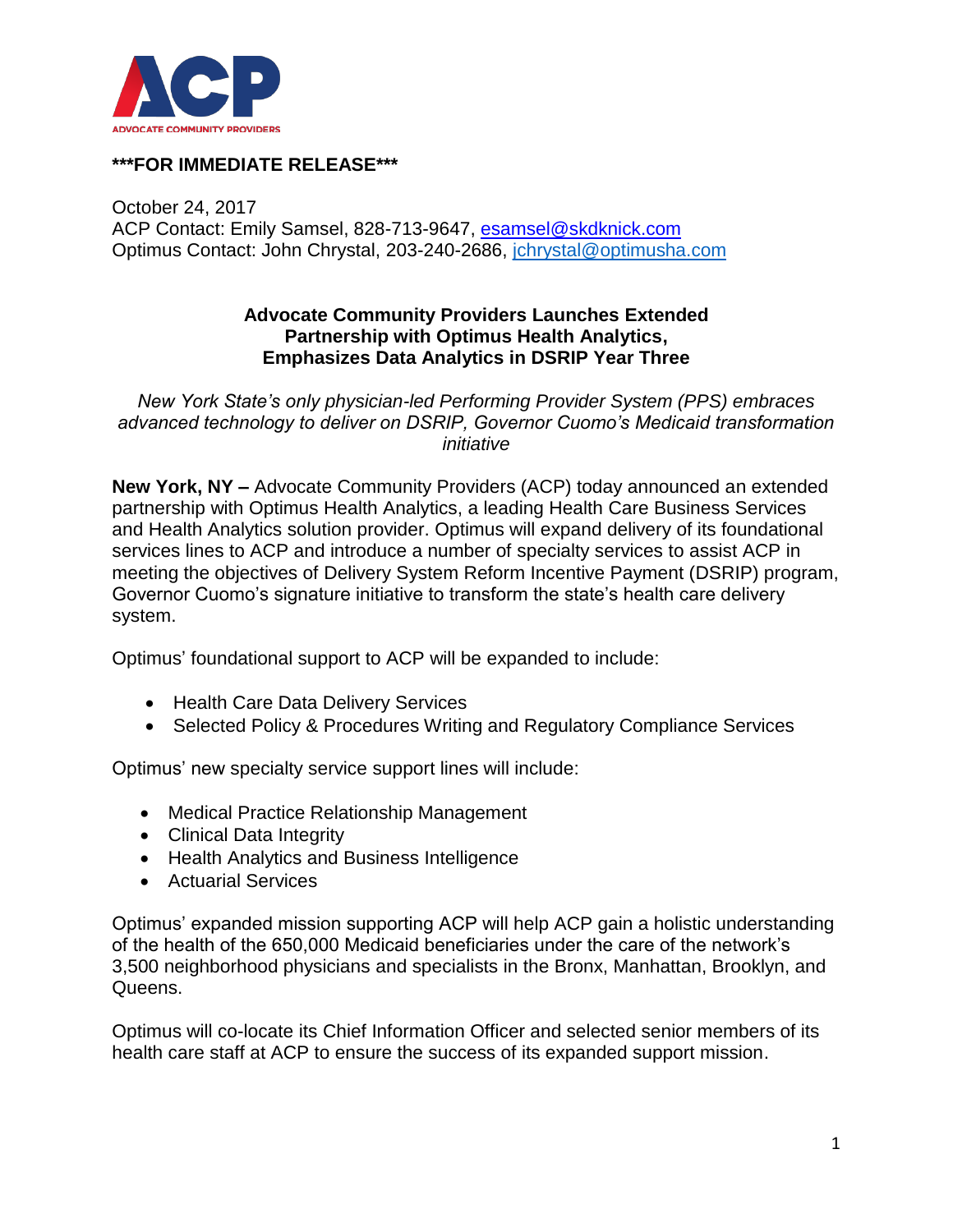

In year three (which began April 1, 2017) of the five-year DSRIP program, focus has shifted from patient engagement to performance metrics based on actual patient health outcomes. This shift reflects a larger movement away to value-based payments from traditional fee-for-service care, and Optimus is ideally positioned to support ACP in the new industry direction.

"We're thrilled to be working with this physician-led, community-based, culturally sensitive industry leader serving the needs of New York City's Medicaid population in the DSRIP program," said **Dr. Muhammad Haque, Optimus Chief Executive Officer.** "We look forward to extending and strengthening our collaborative partnership with Advocate Community Partners for the duration of DSRIP."

"As we close in on the half-way point of the Governor's initiative to transform and restructure New York State's health care delivery system, our extended partnership with Optimus Health Analytics greatly strengthens our hand and brings ACP one step closer to value-based care," said **Tonguç Yaman, ACP Chief Information Officer.**

# # # #

## **About Advocate Community Providers**

Advocate Community Providers (ACP) is a network of nearly 3,500 providers, including 1,400 Primary Care Physicians and 1,700 specialists, dedicated to health, wellness and social services in lower-income, underserved Hispanic, Asian and African American communities throughout New York City. Representing 650,000 patients across four boroughs of New York City.

ACP's mission is to convene safety-net providers, partners and other stakeholders to create a culturally competent patient-centered, comprehensive and coordinated service care model to meet the needs of individuals and families participating in Medicaid. ACP is one of 25 Performing Provider Systems (PPS) in New York's Delivery Reform Incentive Payment program (DSRIP) to transform the State's Medicaid system. DSRIP's goals include reducing avoidable hospitalizations and ensuring that Medicaid beneficiaries and their families switch to a community-based care system that emphasizes preventive care over reliance on the emergency room.

For more information on ACP or DSRIP, visit [http://www.acppps.org/.](http://www.acppps.org/)